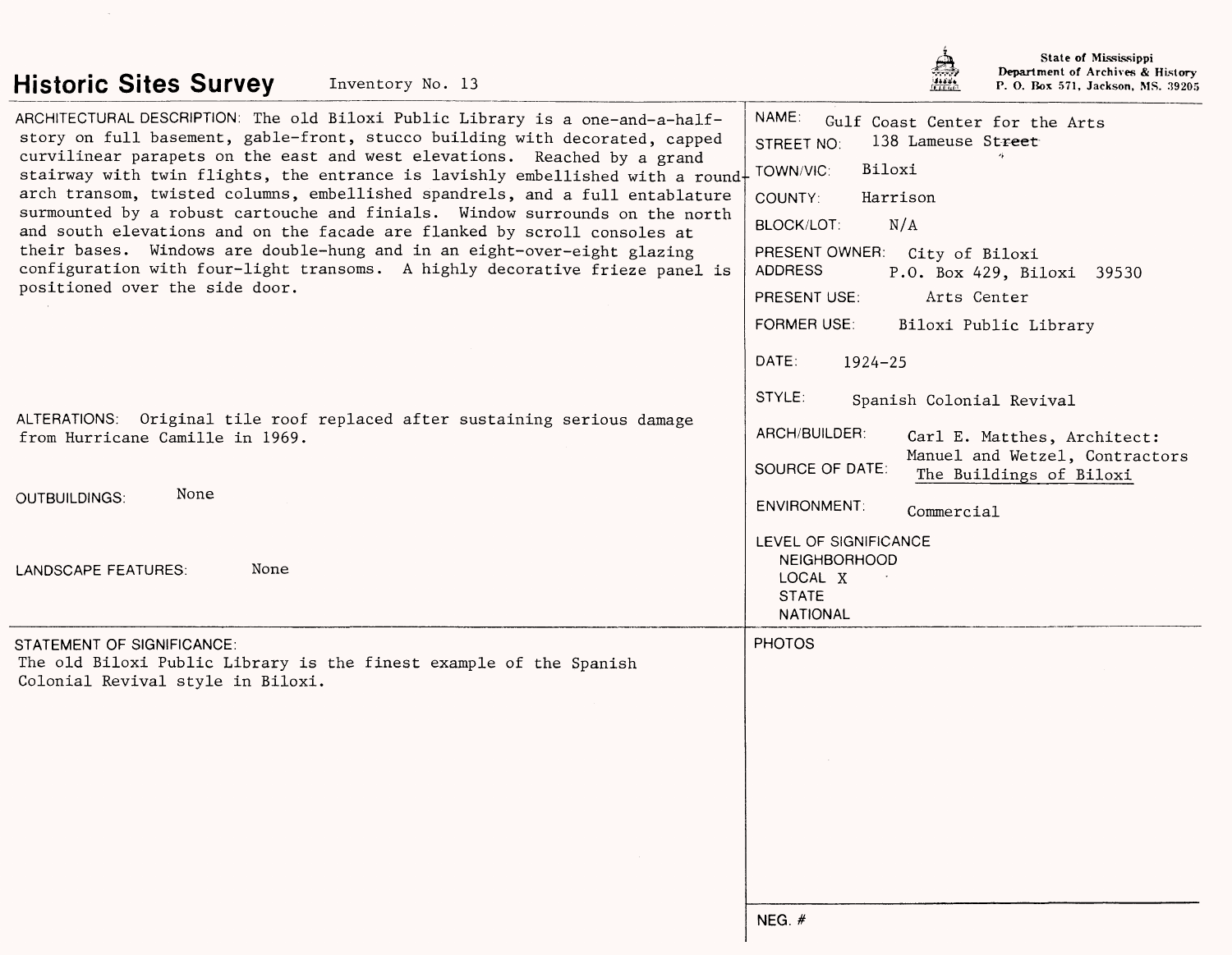| SITE OR AREA PLAN WITH NORTH ARROW AND SHAPE OF STRUCTURE: |  |  |
|------------------------------------------------------------|--|--|
|------------------------------------------------------------|--|--|

**CONTINUATION:**

| PHYSICAL CONDITION: |  |
|---------------------|--|
|---------------------|--|

N/A

**THREATS:**

N/A

**VERBAL BOUNDARY DESCRIPTION:**

The nominated property, contains less than one acre. Identified on the enclosed map entitled "Individually Listed Properties," it includes the area within the red line as delineated on the Official Property Map of Biloxi, Mississippi, adopted by the city in 1976.

ACREAGE: Less than 1 acre

|  | UTM REF: |
|--|----------|
|--|----------|

| 1 6 <br>A<br>ZONE EASTING | $\begin{bmatrix} 3 & 1 & 8 & 7 & 4 & 0 \end{bmatrix}$ $\begin{bmatrix} 3 & 3 & 6 & 7 & 8 \end{bmatrix}$<br><b>NORTHING</b> |             |
|---------------------------|----------------------------------------------------------------------------------------------------------------------------|-------------|
| $c + 4$                   | $\mathbf{1}$ and $\mathbf{1}$                                                                                              |             |
| B<br>ZONE EASTING         | <b>NORTHING</b>                                                                                                            |             |
| D                         | $\mathbf{1}$ and $\mathbf{1}$                                                                                              |             |
| <b>FORM PREPARED BY:</b>  |                                                                                                                            | <b>DATE</b> |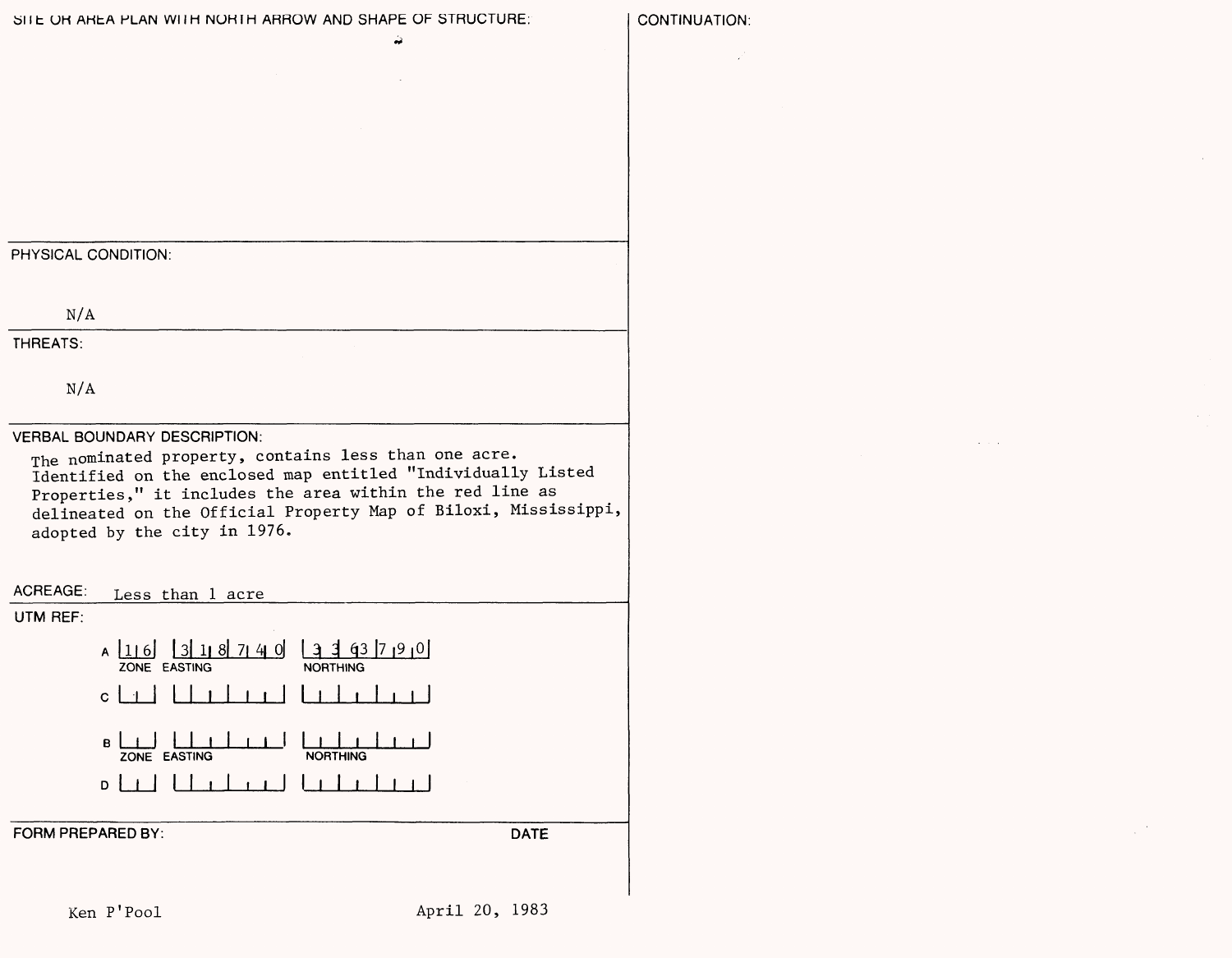